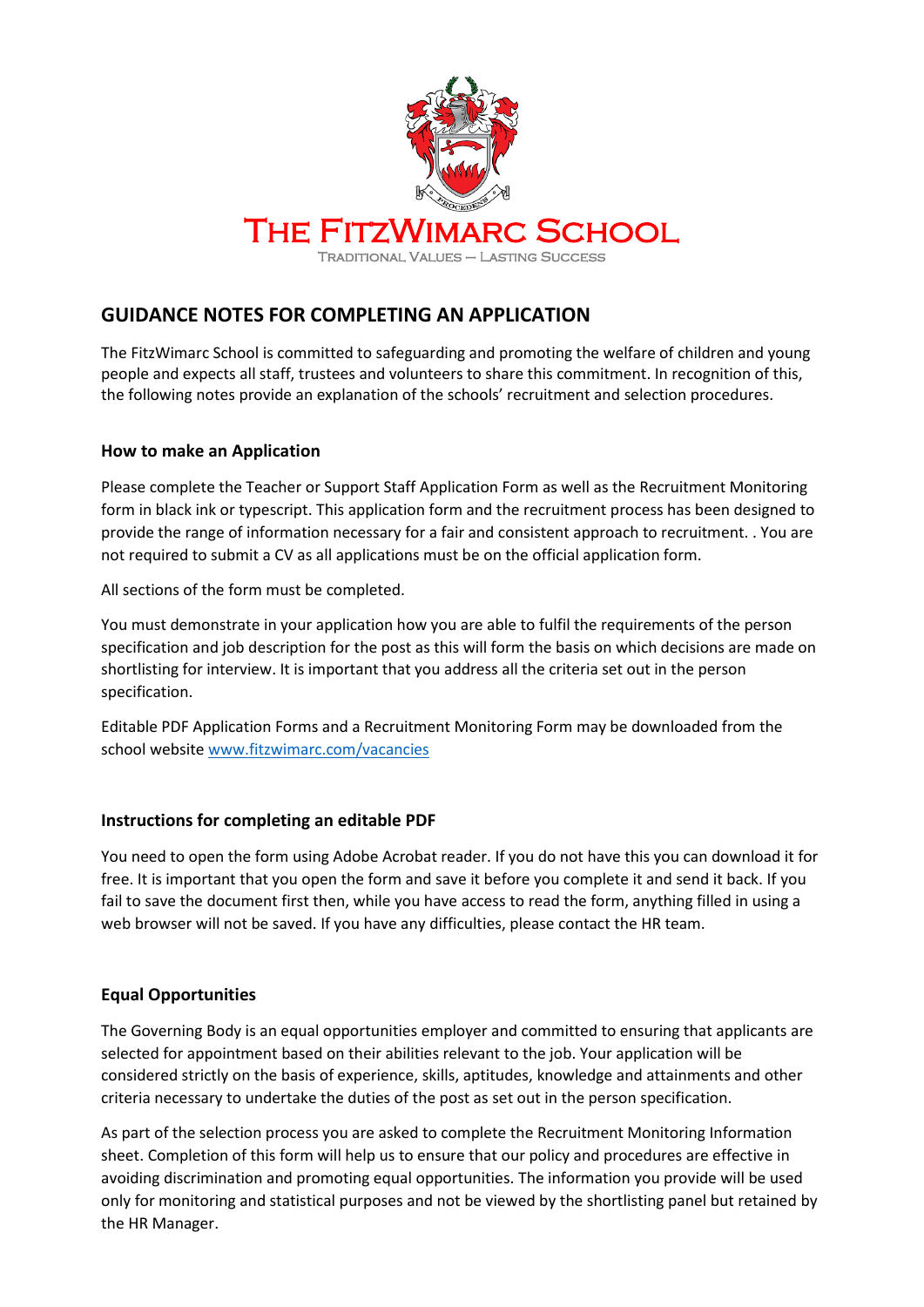## **Shortlisting**

Shortlisting usually takes place in the week following the closing date for applications. If you have not been contacted within two weeks of the closing date you may assume that you have been unsuccessful.

It is not the school policy to provide feedback on reasons why the school does not wish to pursue an application before interview stage. However, should you have any queries regarding your application please do not hesitate to contact the HR Manager.

#### **Interview and Selection Arrangements**

Formal interviews and any other selection activities (tests, presentations, teaching observations) are normally held as soon as reasonably practicable after the closing date.

Shortlisted candidates will normally be contacted by email outlining all the relevant details of the interview/assessment day arrangements including any activity preparation required.

## **Eligibility to work in the UK**

If you are shortlisted for interview you will be asked to provide evidence that you are eligible to work in this country. Details will be enclosed with your invitation to interview.

Candidates will also be required to produce verification of their identity (e.g. a valid passport, photocard drivers licence or utility bill).

#### **Qualifications**

Please include all academic and professional qualifications. You will be asked to provide evidence of any qualifications specifically required for the post if you are called for interview. If you are unable to provide original documentation at interview and you are successful you will be required to produce the original document prior to your first day of employment.

#### **References**

References will be requested, wherever practicable, at the shortlisting stage prior to interview. You should provide two referees who have known you in a professional capacity. The first reference should normally be your present or most recent Headteacher /employer. If you do not wish your current employer to be contacted prior to interview, please be aware that we will be unable to make an offer of employment until the reference has been received. References should wherever possible come from two different institutions. References from friends or family members are not acceptable.

#### **Medical Clearance**

If an offer of employment is made you will be asked to complete a confidential medical declaration form which will be sent to you with the conditional offer. In some cases it may be necessary to complete a further questionnaire and /or attend an appointment with our Occupational Health Service who will determine whether you are fit for appointment to the specific role. Please remember that nondisclosure can have serious consequences.